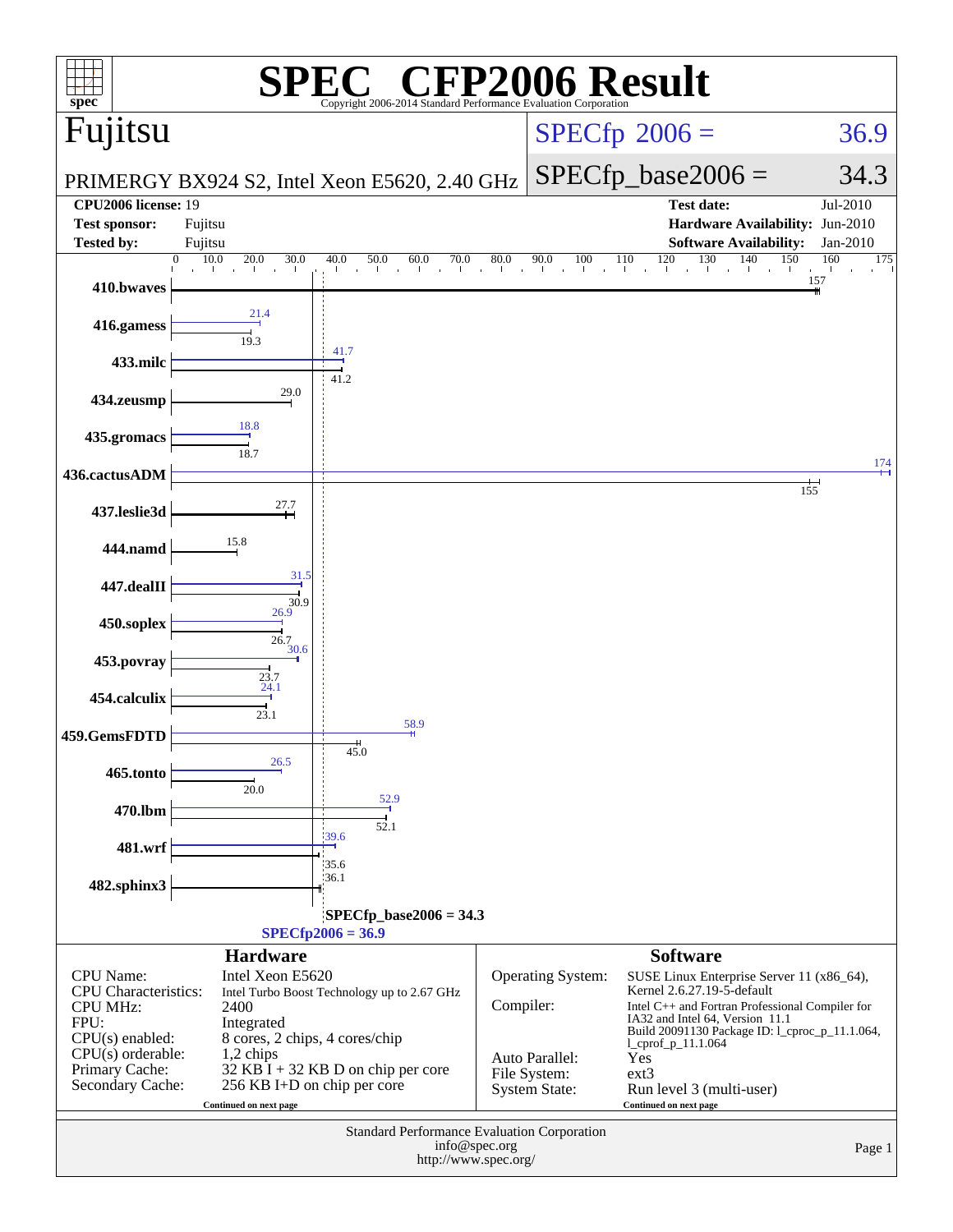| $spec^{\circ}$                                                                                           |                        |                     |                        |              | <b>SPEC CFP2006 Result</b> |                |                                                                |                     |                        |                     |                                 |                     |
|----------------------------------------------------------------------------------------------------------|------------------------|---------------------|------------------------|--------------|----------------------------|----------------|----------------------------------------------------------------|---------------------|------------------------|---------------------|---------------------------------|---------------------|
| Fujitsu                                                                                                  |                        |                     |                        |              |                            | $SPECfp2006 =$ |                                                                |                     | 36.9                   |                     |                                 |                     |
| $SPECfp\_base2006 =$<br>PRIMERGY BX924 S2, Intel Xeon E5620, 2.40 GHz                                    |                        |                     |                        |              |                            |                |                                                                |                     |                        |                     |                                 |                     |
| <b>CPU2006</b> license: 19<br><b>Test date:</b><br>Jul-2010                                              |                        |                     |                        |              |                            |                |                                                                |                     |                        |                     |                                 |                     |
| <b>Test sponsor:</b>                                                                                     | Fujitsu                |                     |                        |              |                            |                |                                                                |                     |                        |                     | Hardware Availability: Jun-2010 |                     |
| <b>Software Availability:</b><br><b>Tested by:</b><br>Fujitsu<br>$Jan-2010$                              |                        |                     |                        |              |                            |                |                                                                |                     |                        |                     |                                 |                     |
| L3 Cache:<br>12 MB I+D on chip per chip<br>Other Cache:<br>None                                          |                        |                     |                        |              |                            |                | <b>Base Pointers:</b><br>64-bit<br>Peak Pointers:<br>32/64-bit |                     |                        |                     |                                 |                     |
| Other Software:<br>None<br>Memory:<br>48 GB (12x4 GB PC3-10600R, 2 rank, CL9-9-9, ECC,                   |                        |                     |                        |              |                            |                |                                                                |                     |                        |                     |                                 |                     |
| see add'l detail in notes)<br>Disk Subsystem:<br>1 x SAS, 300 GB, 10000 RPM<br>Other Hardware:<br>None   |                        |                     |                        |              |                            |                |                                                                |                     |                        |                     |                                 |                     |
| <b>Results Table</b>                                                                                     |                        |                     |                        |              |                            |                |                                                                |                     |                        |                     |                                 |                     |
|                                                                                                          |                        |                     | <b>Base</b>            |              |                            |                |                                                                |                     | <b>Peak</b>            |                     |                                 |                     |
| <b>Benchmark</b><br>410.bwayes                                                                           | <b>Seconds</b><br>86.8 | <b>Ratio</b><br>157 | <b>Seconds</b><br>86.5 | Ratio<br>157 | <b>Seconds</b><br>87.1     | Ratio<br>156   | <b>Seconds</b><br>86.8                                         | <b>Ratio</b><br>157 | <b>Seconds</b><br>86.5 | <b>Ratio</b><br>157 | <b>Seconds</b><br>87.1          | <b>Ratio</b><br>156 |
| 416.gamess                                                                                               | 1017                   | 19.3                | 1017                   | 19.3         | 1017                       | 19.3           | 913                                                            | 21.4                | 915                    | 21.4                | 912                             | 21.5                |
| $433$ .milc                                                                                              | 223                    | 41.2                | 222                    | 41.3         | 223                        | 41.1           | 220                                                            | 41.7                | 220                    | 41.6                | 220                             | 41.8                |
| $434$ . zeusmp                                                                                           | 314                    | 29.0                | 314                    | 29.0         | 314                        | 28.9           | 314                                                            | 29.0                | 314                    | 29.0                | 314                             | 28.9                |
| 435.gromacs                                                                                              | 382                    | 18.7                | 381                    | 18.7         | 382                        | 18.7           | 379                                                            | <u>18.8</u>         | 379                    | 18.8                | 377                             | 18.9                |
| 436.cactusADM                                                                                            | 76.0                   | 157                 | 77.2                   | 155          | 77.2                       | 155            | 69.4                                                           | 172                 | 68.5                   | 174                 | 68.6                            | 174                 |
| 437.leslie3d                                                                                             | 339                    | 27.7                | 341                    | 27.5         | 316                        | 29.8           | 339                                                            | 27.7                | 341                    | 27.5                | 316                             | 29.8                |
| 444.namd                                                                                                 | 508                    | 15.8                | 508                    | 15.8         | 508                        | 15.8           | 508                                                            | 15.8                | 508                    | 15.8                | 508                             | <u>15.8</u>         |
| 447.dealII                                                                                               | 370                    | 30.9                | 370                    | 30.9         | 371                        | 30.9           | 363                                                            | 31.5                | 363                    | 31.5                | 363                             | 31.5                |
| $450$ .soplex                                                                                            | 313                    | 26.6                | 313                    | 26.7         | 312                        | 26.8           | 310                                                            | 26.9                | 310                    | 26.9                | 311                             | 26.8                |
| 453.povray                                                                                               | 225                    | 23.7                | 224                    | 23.7         | 224                        | 23.8           | 174                                                            | 30.6                | 173                    | 30.7                | 175                             | 30.4                |
| 454.calculix                                                                                             | 357                    | 23.1                | 362                    | 22.8         | 358                        | 23.1           | 341                                                            | 24.2                | 342                    | 24.1                | 344                             | 24.0                |
| 459.GemsFDTD                                                                                             | 236                    | 45.0                | 232                    | 45.8         | 236                        | 45.0           | <b>180</b>                                                     | 58.9                | 183                    | 58.0                | 180                             | 58.9                |
| $465$ .tonto                                                                                             | 492                    | 20.0                | 492                    | 20.0         | 492                        | 20.0           | 371                                                            | 26.5                | 371                    | 26.6                | 371                             | 26.5                |
| 470.1bm                                                                                                  | 263                    | 52.2                | 264                    | 52.1         | 264                        | 52.0           | <b>260</b>                                                     | 52.9                | 260                    | 52.9                | 259                             | 53.0                |
| 481.wrf                                                                                                  | 313                    | 35.7                | 314                    | 35.6         | 313                        | 35.6           | 282                                                            | 39.7                | 282                    | 39.6                | 283                             | 39.5                |
| $482$ .sphinx $3$                                                                                        | 543                    | 35.9                | 539                    | 36.1         | 539                        | 36.1           | 543                                                            | 35.9                | 539                    | 36.1                | 539                             | 36.1                |
| Results appear in the order in which they were run. Bold underlined text indicates a median measurement. |                        |                     |                        |              |                            |                |                                                                |                     |                        |                     |                                 |                     |

#### **[Operating System Notes](http://www.spec.org/auto/cpu2006/Docs/result-fields.html#OperatingSystemNotes)**

'ulimit -s unlimited' was used to set the stacksize to unlimited prior to run

#### **[Platform Notes](http://www.spec.org/auto/cpu2006/Docs/result-fields.html#PlatformNotes)**

 The system automatically configures the memory to run at 1067 MHz. BIOS configuration: Data Reuse Optimization = Disable Intel HT Technology = Disable Performance/Power Setting = Traditional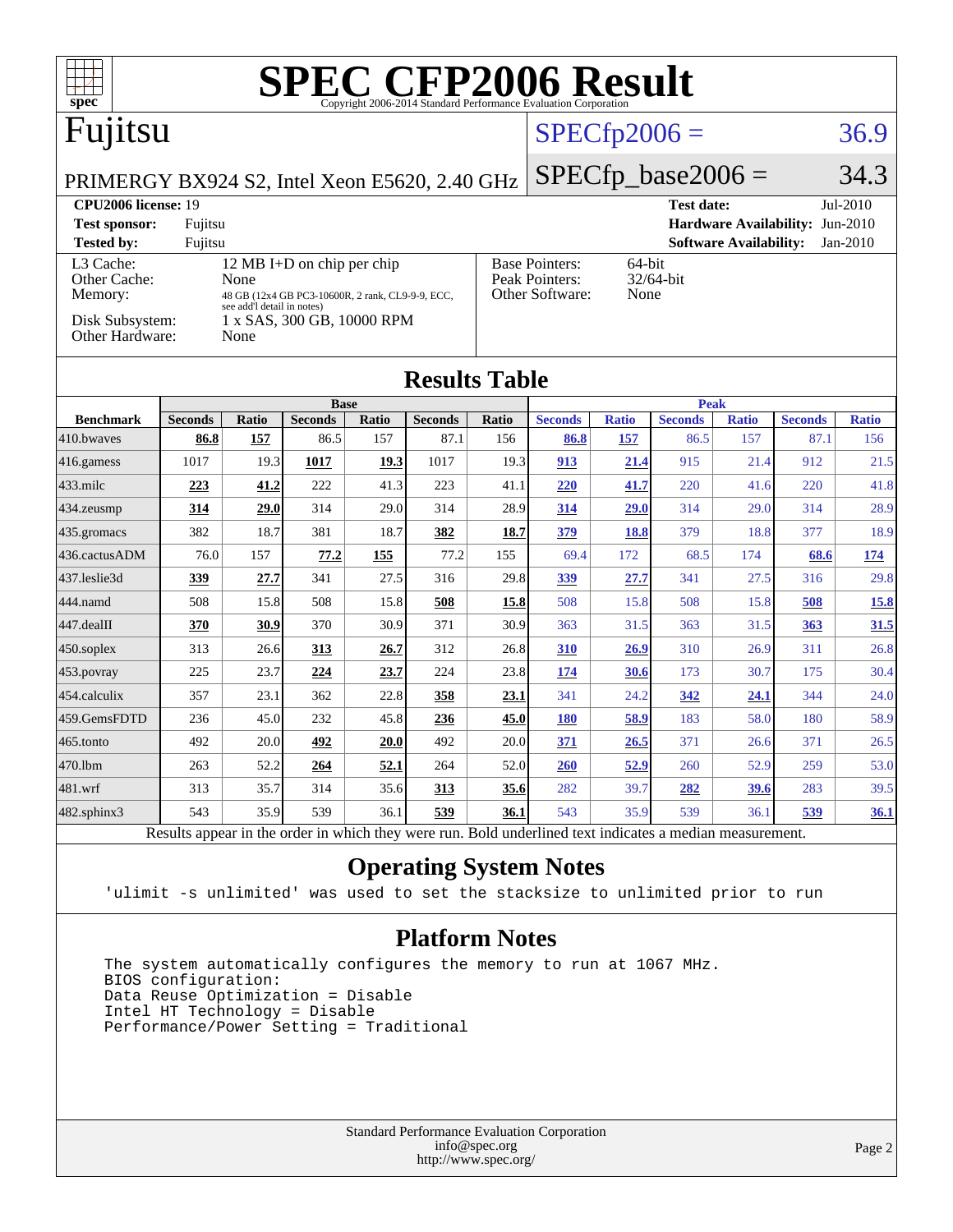

# **[SPEC CFP2006 Result](http://www.spec.org/auto/cpu2006/Docs/result-fields.html#SPECCFP2006Result)**

## Fujitsu

#### $SPECfp2006 = 36.9$  $SPECfp2006 = 36.9$

PRIMERGY BX924 S2, Intel Xeon E5620, 2.40 GHz  $SPECTp\_base2006 = 34.3$ 

**[Tested by:](http://www.spec.org/auto/cpu2006/Docs/result-fields.html#Testedby)** Fujitsu **[Software Availability:](http://www.spec.org/auto/cpu2006/Docs/result-fields.html#SoftwareAvailability)** Jan-2010

**[CPU2006 license:](http://www.spec.org/auto/cpu2006/Docs/result-fields.html#CPU2006license)** 19 **[Test date:](http://www.spec.org/auto/cpu2006/Docs/result-fields.html#Testdate)** Jul-2010 **[Test sponsor:](http://www.spec.org/auto/cpu2006/Docs/result-fields.html#Testsponsor)** Fujitsu **[Hardware Availability:](http://www.spec.org/auto/cpu2006/Docs/result-fields.html#HardwareAvailability)** Jun-2010

#### **[General Notes](http://www.spec.org/auto/cpu2006/Docs/result-fields.html#GeneralNotes)**

 OMP\_NUM\_THREADS set to number of cores KMP\_AFFINITY set to granularity=fine,scatter KMP\_STACKSIZE set to 200M For information about Fujitsu please visit: <http://www.fujitsu.com> Binaries were compiled on SLES 10 with Binutils 2.18.50.0.7.20080502

**[Base Compiler Invocation](http://www.spec.org/auto/cpu2006/Docs/result-fields.html#BaseCompilerInvocation)**

[C benchmarks](http://www.spec.org/auto/cpu2006/Docs/result-fields.html#Cbenchmarks):  $-m64$ 

[C++ benchmarks:](http://www.spec.org/auto/cpu2006/Docs/result-fields.html#CXXbenchmarks) [icpc -m64](http://www.spec.org/cpu2006/results/res2010q3/cpu2006-20100813-12866.flags.html#user_CXXbase_intel_icpc_64bit_bedb90c1146cab66620883ef4f41a67e)

[Fortran benchmarks](http://www.spec.org/auto/cpu2006/Docs/result-fields.html#Fortranbenchmarks): [ifort -m64](http://www.spec.org/cpu2006/results/res2010q3/cpu2006-20100813-12866.flags.html#user_FCbase_intel_ifort_64bit_ee9d0fb25645d0210d97eb0527dcc06e)

[Benchmarks using both Fortran and C](http://www.spec.org/auto/cpu2006/Docs/result-fields.html#BenchmarksusingbothFortranandC): [icc -m64](http://www.spec.org/cpu2006/results/res2010q3/cpu2006-20100813-12866.flags.html#user_CC_FCbase_intel_icc_64bit_0b7121f5ab7cfabee23d88897260401c) [ifort -m64](http://www.spec.org/cpu2006/results/res2010q3/cpu2006-20100813-12866.flags.html#user_CC_FCbase_intel_ifort_64bit_ee9d0fb25645d0210d97eb0527dcc06e)

#### **[Base Portability Flags](http://www.spec.org/auto/cpu2006/Docs/result-fields.html#BasePortabilityFlags)**

| 410.bwaves: -DSPEC CPU LP64                |                                                                |
|--------------------------------------------|----------------------------------------------------------------|
| 416.gamess: -DSPEC_CPU_LP64                |                                                                |
| 433.milc: -DSPEC CPU LP64                  |                                                                |
| 434.zeusmp: -DSPEC_CPU_LP64                |                                                                |
| 435.gromacs: -DSPEC_CPU_LP64 -nofor_main   |                                                                |
| 436.cactusADM: -DSPEC CPU LP64 -nofor main |                                                                |
| 437.leslie3d: -DSPEC CPU LP64              |                                                                |
| 444.namd: -DSPEC CPU LP64                  |                                                                |
| 447.dealII: -DSPEC_CPU LP64                |                                                                |
| 450.soplex: -DSPEC_CPU_LP64                |                                                                |
| 453.povray: -DSPEC_CPU_LP64                |                                                                |
| 454.calculix: -DSPEC CPU LP64 -nofor main  |                                                                |
| 459.GemsFDTD: - DSPEC_CPU LP64             |                                                                |
| 465.tonto: - DSPEC CPU LP64                |                                                                |
| 470.1bm: - DSPEC CPU LP64                  |                                                                |
|                                            | 481.wrf: -DSPEC CPU_LP64 -DSPEC_CPU_CASE_FLAG -DSPEC_CPU_LINUX |
| 482.sphinx3: -DSPEC_CPU_LP64               |                                                                |
|                                            |                                                                |

#### **[Base Optimization Flags](http://www.spec.org/auto/cpu2006/Docs/result-fields.html#BaseOptimizationFlags)**

[C benchmarks](http://www.spec.org/auto/cpu2006/Docs/result-fields.html#Cbenchmarks):

[-xSSE4.2](http://www.spec.org/cpu2006/results/res2010q3/cpu2006-20100813-12866.flags.html#user_CCbase_f-xSSE42_f91528193cf0b216347adb8b939d4107) [-ipo](http://www.spec.org/cpu2006/results/res2010q3/cpu2006-20100813-12866.flags.html#user_CCbase_f-ipo) [-O3](http://www.spec.org/cpu2006/results/res2010q3/cpu2006-20100813-12866.flags.html#user_CCbase_f-O3) [-no-prec-div](http://www.spec.org/cpu2006/results/res2010q3/cpu2006-20100813-12866.flags.html#user_CCbase_f-no-prec-div) [-static](http://www.spec.org/cpu2006/results/res2010q3/cpu2006-20100813-12866.flags.html#user_CCbase_f-static) [-parallel](http://www.spec.org/cpu2006/results/res2010q3/cpu2006-20100813-12866.flags.html#user_CCbase_f-parallel) [-opt-prefetch](http://www.spec.org/cpu2006/results/res2010q3/cpu2006-20100813-12866.flags.html#user_CCbase_f-opt-prefetch)

Continued on next page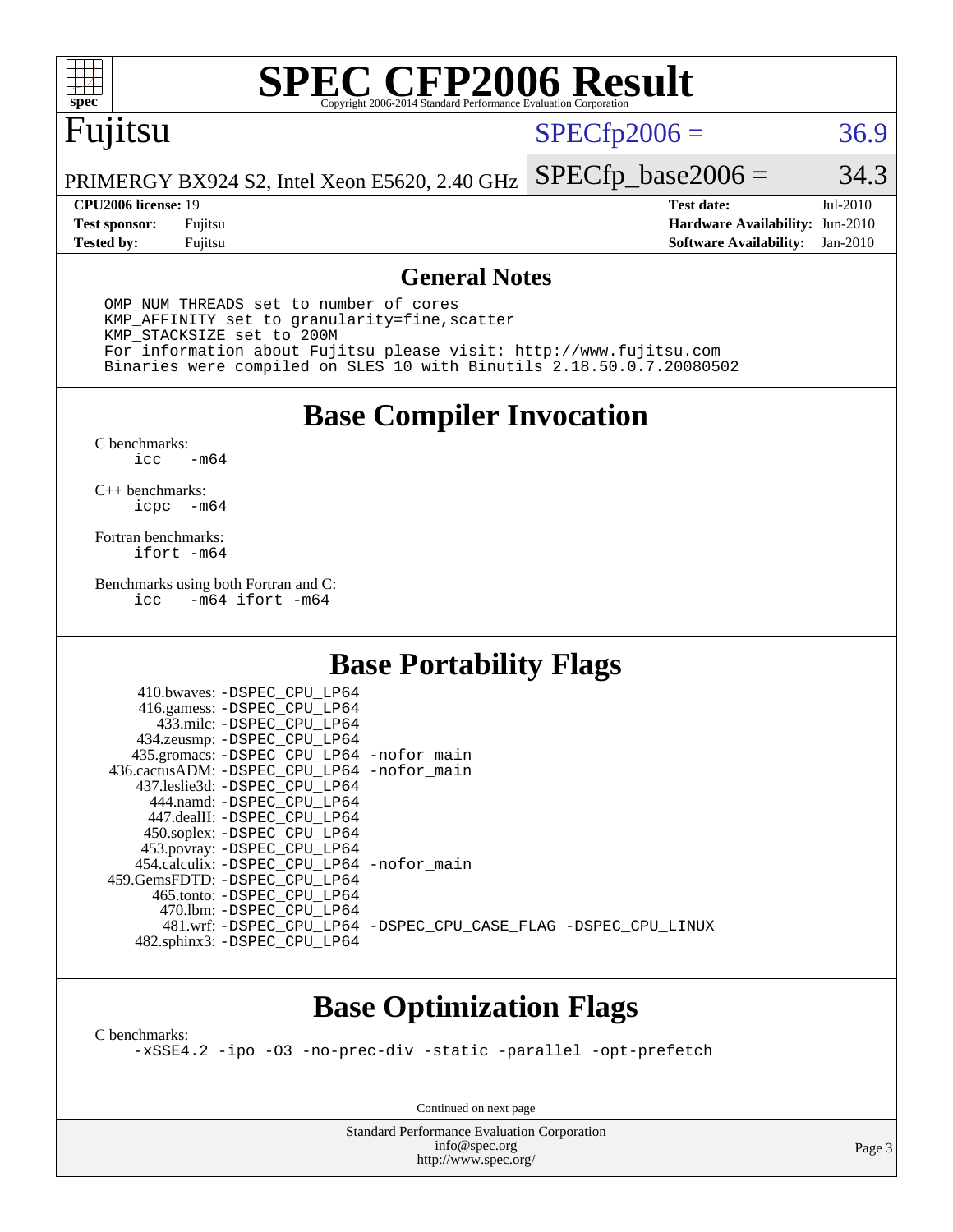

# **[SPEC CFP2006 Result](http://www.spec.org/auto/cpu2006/Docs/result-fields.html#SPECCFP2006Result)**

# Fujitsu

 $SPECTp2006 = 36.9$ 

PRIMERGY BX924 S2, Intel Xeon E5620, 2.40 GHz  $SPECTp\_base2006 = 34.3$ 

**[CPU2006 license:](http://www.spec.org/auto/cpu2006/Docs/result-fields.html#CPU2006license)** 19 **[Test date:](http://www.spec.org/auto/cpu2006/Docs/result-fields.html#Testdate)** Jul-2010 **[Test sponsor:](http://www.spec.org/auto/cpu2006/Docs/result-fields.html#Testsponsor)** Fujitsu **[Hardware Availability:](http://www.spec.org/auto/cpu2006/Docs/result-fields.html#HardwareAvailability)** Jun-2010 **[Tested by:](http://www.spec.org/auto/cpu2006/Docs/result-fields.html#Testedby)** Fujitsu **[Software Availability:](http://www.spec.org/auto/cpu2006/Docs/result-fields.html#SoftwareAvailability)** Jan-2010

## **[Base Optimization Flags \(Continued\)](http://www.spec.org/auto/cpu2006/Docs/result-fields.html#BaseOptimizationFlags)**

[C++ benchmarks:](http://www.spec.org/auto/cpu2006/Docs/result-fields.html#CXXbenchmarks) [-xSSE4.2](http://www.spec.org/cpu2006/results/res2010q3/cpu2006-20100813-12866.flags.html#user_CXXbase_f-xSSE42_f91528193cf0b216347adb8b939d4107) [-ipo](http://www.spec.org/cpu2006/results/res2010q3/cpu2006-20100813-12866.flags.html#user_CXXbase_f-ipo) [-O3](http://www.spec.org/cpu2006/results/res2010q3/cpu2006-20100813-12866.flags.html#user_CXXbase_f-O3) [-no-prec-div](http://www.spec.org/cpu2006/results/res2010q3/cpu2006-20100813-12866.flags.html#user_CXXbase_f-no-prec-div) [-static](http://www.spec.org/cpu2006/results/res2010q3/cpu2006-20100813-12866.flags.html#user_CXXbase_f-static) [-parallel](http://www.spec.org/cpu2006/results/res2010q3/cpu2006-20100813-12866.flags.html#user_CXXbase_f-parallel) [-opt-prefetch](http://www.spec.org/cpu2006/results/res2010q3/cpu2006-20100813-12866.flags.html#user_CXXbase_f-opt-prefetch) [Fortran benchmarks](http://www.spec.org/auto/cpu2006/Docs/result-fields.html#Fortranbenchmarks): [-xSSE4.2](http://www.spec.org/cpu2006/results/res2010q3/cpu2006-20100813-12866.flags.html#user_FCbase_f-xSSE42_f91528193cf0b216347adb8b939d4107) [-ipo](http://www.spec.org/cpu2006/results/res2010q3/cpu2006-20100813-12866.flags.html#user_FCbase_f-ipo) [-O3](http://www.spec.org/cpu2006/results/res2010q3/cpu2006-20100813-12866.flags.html#user_FCbase_f-O3) [-no-prec-div](http://www.spec.org/cpu2006/results/res2010q3/cpu2006-20100813-12866.flags.html#user_FCbase_f-no-prec-div) [-static](http://www.spec.org/cpu2006/results/res2010q3/cpu2006-20100813-12866.flags.html#user_FCbase_f-static) [-parallel](http://www.spec.org/cpu2006/results/res2010q3/cpu2006-20100813-12866.flags.html#user_FCbase_f-parallel) [-opt-prefetch](http://www.spec.org/cpu2006/results/res2010q3/cpu2006-20100813-12866.flags.html#user_FCbase_f-opt-prefetch) [Benchmarks using both Fortran and C](http://www.spec.org/auto/cpu2006/Docs/result-fields.html#BenchmarksusingbothFortranandC):

[-xSSE4.2](http://www.spec.org/cpu2006/results/res2010q3/cpu2006-20100813-12866.flags.html#user_CC_FCbase_f-xSSE42_f91528193cf0b216347adb8b939d4107) [-ipo](http://www.spec.org/cpu2006/results/res2010q3/cpu2006-20100813-12866.flags.html#user_CC_FCbase_f-ipo) [-O3](http://www.spec.org/cpu2006/results/res2010q3/cpu2006-20100813-12866.flags.html#user_CC_FCbase_f-O3) [-no-prec-div](http://www.spec.org/cpu2006/results/res2010q3/cpu2006-20100813-12866.flags.html#user_CC_FCbase_f-no-prec-div) [-static](http://www.spec.org/cpu2006/results/res2010q3/cpu2006-20100813-12866.flags.html#user_CC_FCbase_f-static) [-parallel](http://www.spec.org/cpu2006/results/res2010q3/cpu2006-20100813-12866.flags.html#user_CC_FCbase_f-parallel) [-opt-prefetch](http://www.spec.org/cpu2006/results/res2010q3/cpu2006-20100813-12866.flags.html#user_CC_FCbase_f-opt-prefetch)

#### **[Peak Compiler Invocation](http://www.spec.org/auto/cpu2006/Docs/result-fields.html#PeakCompilerInvocation)**

[C benchmarks](http://www.spec.org/auto/cpu2006/Docs/result-fields.html#Cbenchmarks):  $\text{icc}$   $-\text{m64}$ 

[C++ benchmarks:](http://www.spec.org/auto/cpu2006/Docs/result-fields.html#CXXbenchmarks) [icpc -m64](http://www.spec.org/cpu2006/results/res2010q3/cpu2006-20100813-12866.flags.html#user_CXXpeak_intel_icpc_64bit_bedb90c1146cab66620883ef4f41a67e)

[Fortran benchmarks](http://www.spec.org/auto/cpu2006/Docs/result-fields.html#Fortranbenchmarks): [ifort -m64](http://www.spec.org/cpu2006/results/res2010q3/cpu2006-20100813-12866.flags.html#user_FCpeak_intel_ifort_64bit_ee9d0fb25645d0210d97eb0527dcc06e)

[Benchmarks using both Fortran and C](http://www.spec.org/auto/cpu2006/Docs/result-fields.html#BenchmarksusingbothFortranandC): [icc -m64](http://www.spec.org/cpu2006/results/res2010q3/cpu2006-20100813-12866.flags.html#user_CC_FCpeak_intel_icc_64bit_0b7121f5ab7cfabee23d88897260401c) [ifort -m64](http://www.spec.org/cpu2006/results/res2010q3/cpu2006-20100813-12866.flags.html#user_CC_FCpeak_intel_ifort_64bit_ee9d0fb25645d0210d97eb0527dcc06e)

#### **[Peak Portability Flags](http://www.spec.org/auto/cpu2006/Docs/result-fields.html#PeakPortabilityFlags)**

Same as Base Portability Flags

### **[Peak Optimization Flags](http://www.spec.org/auto/cpu2006/Docs/result-fields.html#PeakOptimizationFlags)**

[C benchmarks](http://www.spec.org/auto/cpu2006/Docs/result-fields.html#Cbenchmarks):

 $433 \text{.}$ milc:  $-xSSE4$ .  $2(pass 2)$  - $prof-gen(pass 1)$  - $ipo(pass 2)$  [-O3](http://www.spec.org/cpu2006/results/res2010q3/cpu2006-20100813-12866.flags.html#user_peakPASS2_CFLAGSPASS2_LDFLAGS433_milc_f-O3) $(pass 2)$ [-no-prec-div](http://www.spec.org/cpu2006/results/res2010q3/cpu2006-20100813-12866.flags.html#user_peakPASS2_CFLAGSPASS2_LDFLAGS433_milc_f-no-prec-div)(pass 2) [-static](http://www.spec.org/cpu2006/results/res2010q3/cpu2006-20100813-12866.flags.html#user_peakPASS2_CFLAGSPASS2_LDFLAGS433_milc_f-static)(pass 2) [-prof-use](http://www.spec.org/cpu2006/results/res2010q3/cpu2006-20100813-12866.flags.html#user_peakPASS2_CFLAGSPASS2_LDFLAGS433_milc_prof_use_bccf7792157ff70d64e32fe3e1250b55)(pass 2) [-ansi-alias](http://www.spec.org/cpu2006/results/res2010q3/cpu2006-20100813-12866.flags.html#user_peakOPTIMIZE433_milc_f-ansi-alias)

 470.lbm: [-xSSE4.2](http://www.spec.org/cpu2006/results/res2010q3/cpu2006-20100813-12866.flags.html#user_peakPASS2_CFLAGSPASS2_LDFLAGS470_lbm_f-xSSE42_f91528193cf0b216347adb8b939d4107)(pass 2) [-prof-gen](http://www.spec.org/cpu2006/results/res2010q3/cpu2006-20100813-12866.flags.html#user_peakPASS1_CFLAGSPASS1_LDFLAGS470_lbm_prof_gen_e43856698f6ca7b7e442dfd80e94a8fc)(pass 1) [-ipo](http://www.spec.org/cpu2006/results/res2010q3/cpu2006-20100813-12866.flags.html#user_peakPASS2_CFLAGSPASS2_LDFLAGS470_lbm_f-ipo)(pass 2) [-O3](http://www.spec.org/cpu2006/results/res2010q3/cpu2006-20100813-12866.flags.html#user_peakPASS2_CFLAGSPASS2_LDFLAGS470_lbm_f-O3)(pass 2) [-no-prec-div](http://www.spec.org/cpu2006/results/res2010q3/cpu2006-20100813-12866.flags.html#user_peakPASS2_CFLAGSPASS2_LDFLAGS470_lbm_f-no-prec-div)(pass 2) [-static](http://www.spec.org/cpu2006/results/res2010q3/cpu2006-20100813-12866.flags.html#user_peakPASS2_CFLAGSPASS2_LDFLAGS470_lbm_f-static)(pass 2) [-prof-use](http://www.spec.org/cpu2006/results/res2010q3/cpu2006-20100813-12866.flags.html#user_peakPASS2_CFLAGSPASS2_LDFLAGS470_lbm_prof_use_bccf7792157ff70d64e32fe3e1250b55)(pass 2) [-parallel](http://www.spec.org/cpu2006/results/res2010q3/cpu2006-20100813-12866.flags.html#user_peakOPTIMIZE470_lbm_f-parallel) [-ansi-alias](http://www.spec.org/cpu2006/results/res2010q3/cpu2006-20100813-12866.flags.html#user_peakOPTIMIZE470_lbm_f-ansi-alias) [-auto-ilp32](http://www.spec.org/cpu2006/results/res2010q3/cpu2006-20100813-12866.flags.html#user_peakCOPTIMIZE470_lbm_f-auto-ilp32)

 $482$ .sphinx3: basepeak = yes

[C++ benchmarks:](http://www.spec.org/auto/cpu2006/Docs/result-fields.html#CXXbenchmarks)

Continued on next page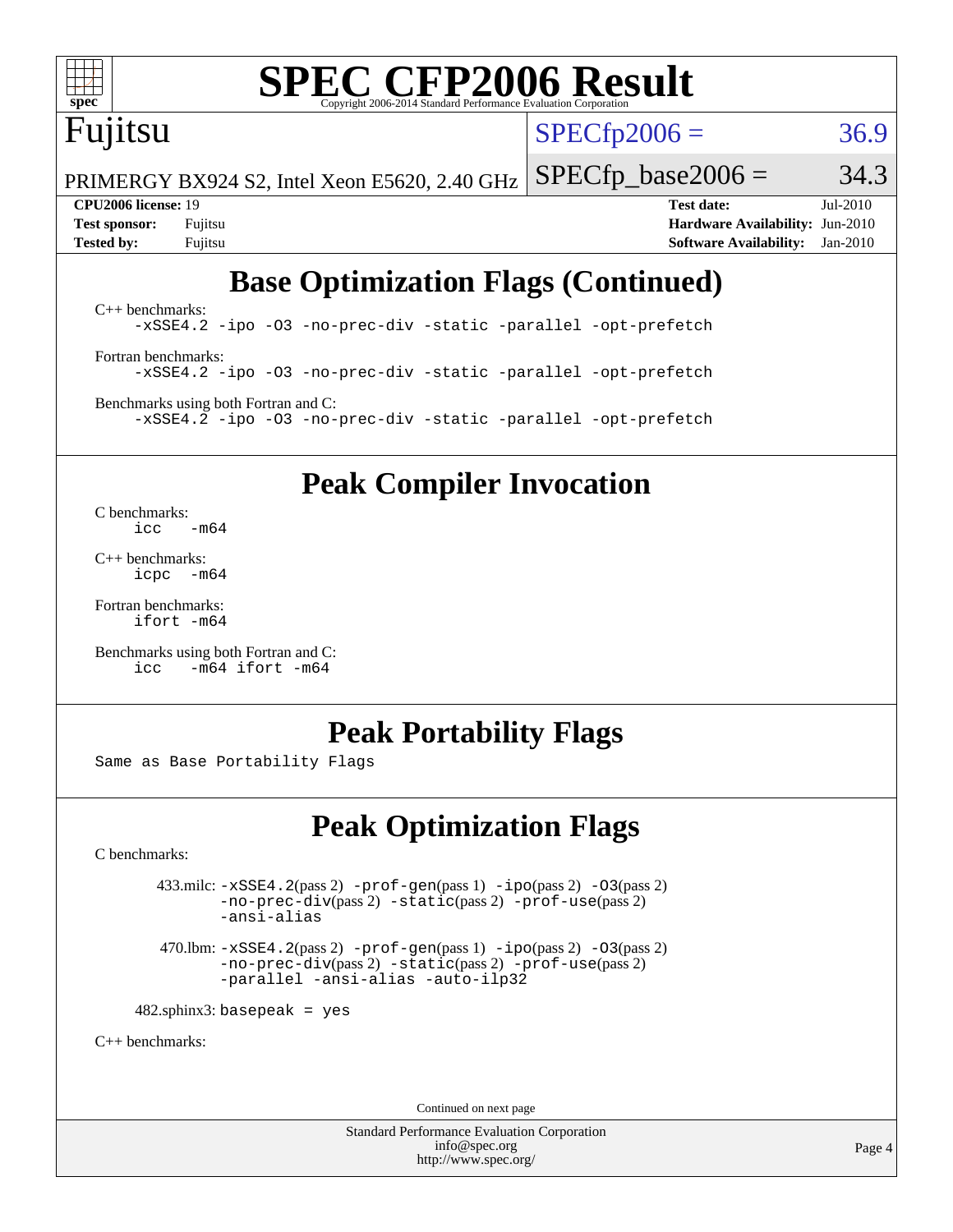